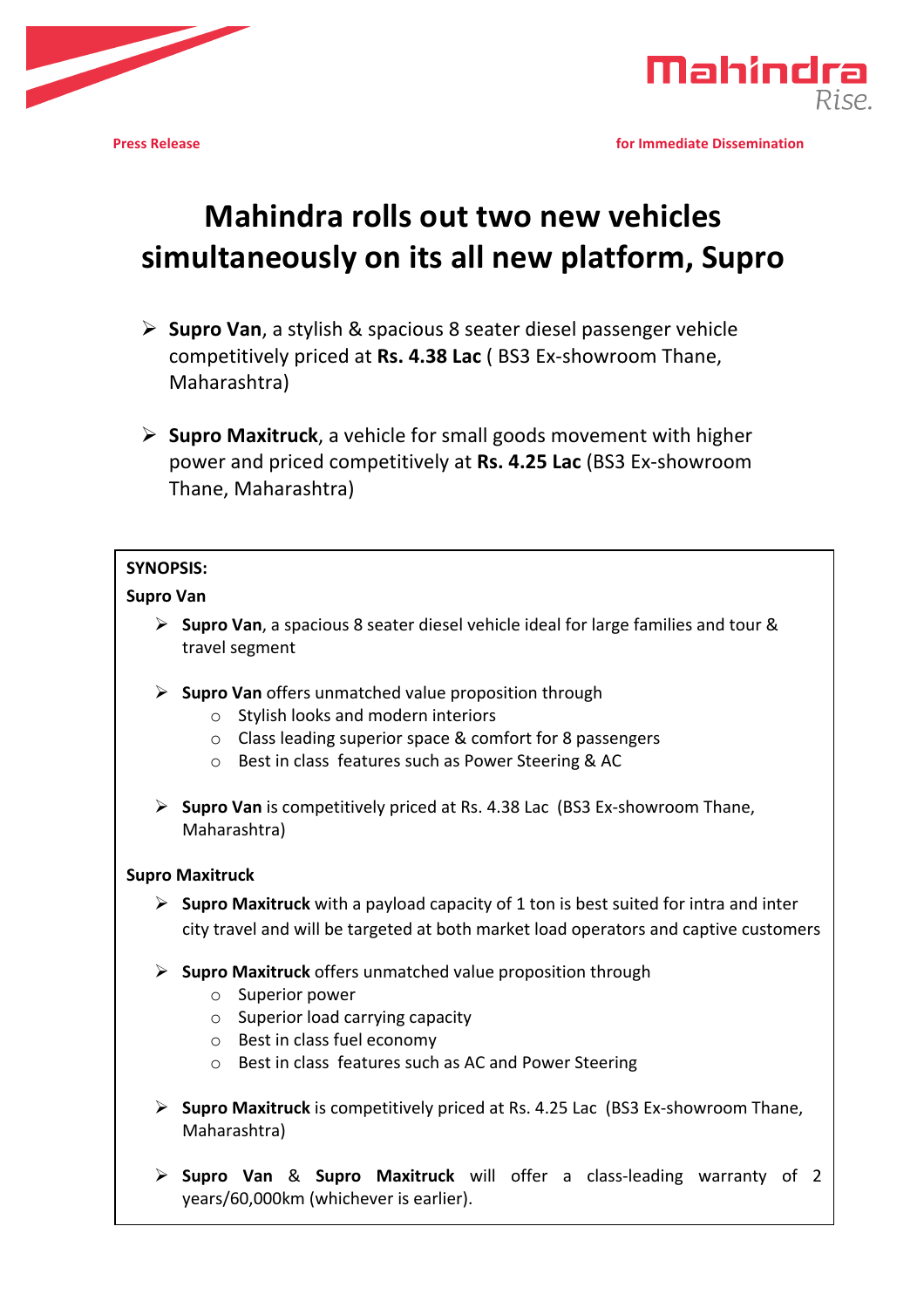



**October 16, 2015, Mumbai:** Mahindra & Mahindra Ltd., a part of the US \$16.9 billion Mahindra Group, today launched two new vehicles simultaneously from its all new product platform, **Supro**. The company launched **Supro Van**, a stylish and spacious 8 seater diesel vehicle suitable for large families and tour & travel segment and the **Supro Maxitruck**, a modern load carrier with a payload capacity of 1 ton suitable for intra and inter city transportation of goods.

Priced competitively, the **Supro Van** starts at Rs. 4.38 lac (BS3 Ex-showroom Thane, Maharashtra) while the **Supro Maxitruck** starts at Rs 4.25 lac (BS3 Ex-showroom Thane, Maharashtra). 

As an industry first, Mahindra has simultaneously rolled out two new products in two distinct segments of passenger and commercial vehicles. Conceptualized to address the needs of two different customer segments effectively while delivering a superior value proposition, the Supro platform is expected to lead the pack with Superior Fuel Efficiency, power, comfort and style.

**Pravin Shah, President & Chief Executive, (Automotive) Mahindra & Mahindra, said "Being** a listening organization, we have taken a significant leap by comprehensively addressing the needs of the customer in both people as well load movement with the Supro launches. Being market leaders in the small commercial vehicle segment, it has always been our endeavour to offer innovative and class defining products and the Supro is no exception. I am confident that as with other Mahindra products, the Supro will go a long way in helping our customers prosper in life in line with our Mahindra Rise philosophy".

Targeted at two different customer segments, the **Supro Van** and **Supro Maxitruck** are set to redefine norms with its distinct offerings. A versatile vehicle, the **Supro Van** will source business from various segments. It will be used as a personal vehicle for large families in semi urban, tier II & III towns; as personal cum business application vehicle for traders; and as an affordable tour & travel vehicle and an additional source of income for farmers. The other new product from Supro platform, the **Supro Maxitruck** will source business from captive as well as market load operators. Infact it will provide the perfect upgrade opportunity for minitruck segment and a superior value proposition option for the Maxi truck segment.

Built at its state-of-the-art Chakan plant in Maharashtra, the Supro platform has undergone rigorous and full test cycle runs and has been validated on all performance, safety and reliability parameters. It also comes with a class-leading warranty of 2 years/60,000km (whichever is earlier) and will be available in attractive colour options of Metallic Brown &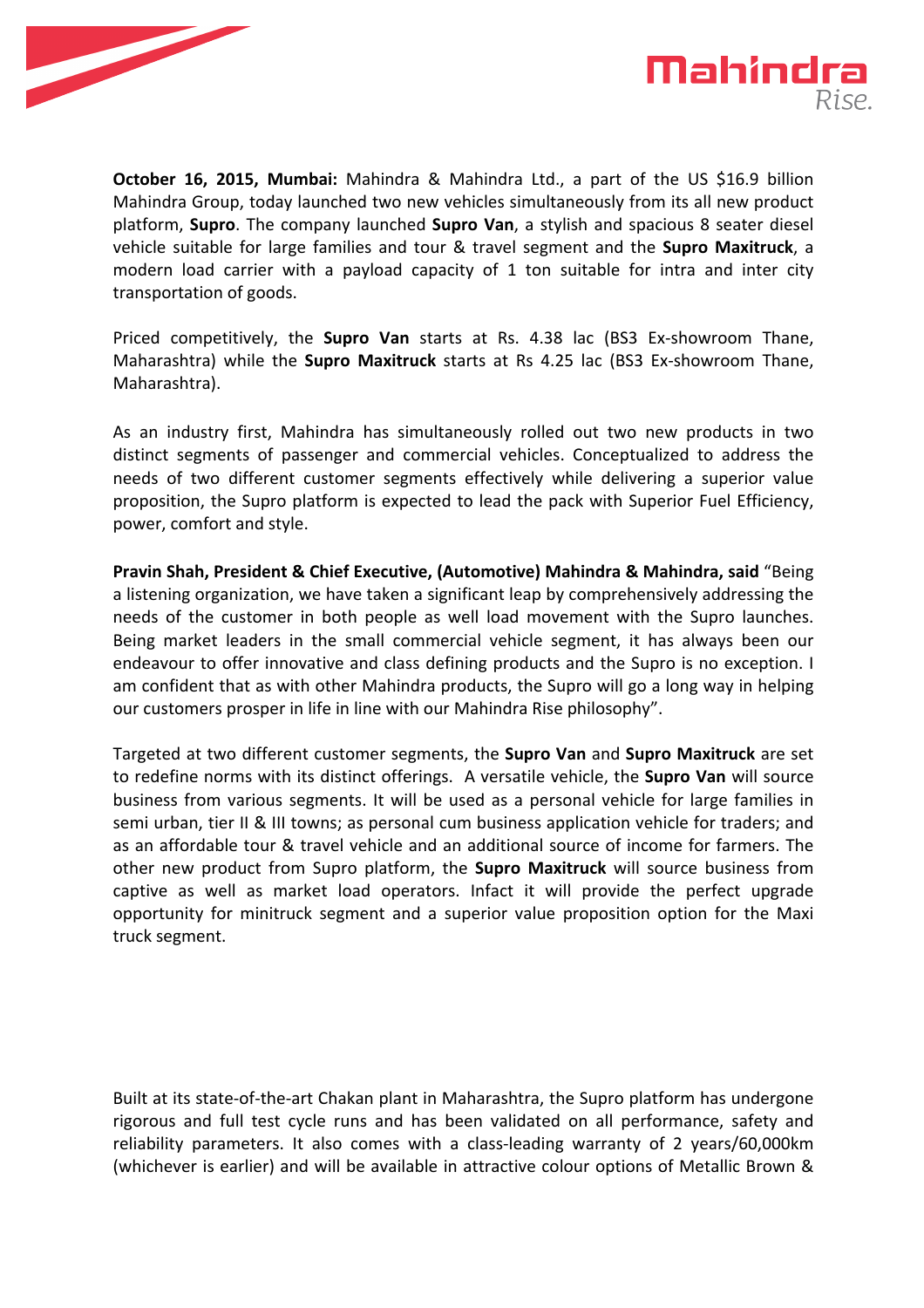



Red, Deep Blue and Diamond White. The **Supro Van** will be available in 3 variants namely VX (Base Variant), LX (With Power Steering), ZX (With Power Steering & AC) and the **Supro Maxitruck** also will be available in 3 variants T2 (Base Variant), T4 (With Power Steering), T6 (With Power Steering & AC) respectively.

## **About Supro Van**

## **Stylish Looks & modern interiors**

The **Supro Van** is a stylish people mover which sports a strong and sturdy design and boasts of spacious and ergonomically designed cabin. Its modern and stylish frontal design lends the vehicle an imposing presence on road, clearly setting it apart from other vehicles. Further the elegant & powerful headlamps, Mahindra's signature front grille with chrome accents, the wave inspired body decals and body coloured bumpers add to the style of the vehicle. Also, bringing in a touch of exclusivity and car like plushness are the dual tone interiors and the moulded roof liner. The **Supro Van** will be available in 3 attractive colours of Metallic Lake Side Brown, Deep Warm Blue and Diamond White.

## **Superior Comfort & Convenience**

The **Supro Van** has many car like features such as best in class seating comfort with the wide seats, class leading headroom and legroom for greater comfort and a more pleasurable long distance travel and a large boot space. **Supro Van** also offers 1<sup>st</sup> in segment electric power steering as well as AC, leading to fatigue free and comfortable journey. Other exciting features such as mobile charging point, and multi utility box for passengers add to the convenience of the passengers.

## **Unmatched Performance**

The **Supro Van** is powered by Mahindra's powerful Direct Injection (DI) turbo diesel engine that delivers superior pick up and acceleration. Performance meets economy with Mahindra's Direct Injection (DI) turbo diesel engine that pumps out 45 HP (34 Kw  $\omega$  3750 rpm) power and still gives a class leading mileage of 23.5 kilometres to a litre with fuel smart technology. The **Supro Van** also boasts of best in class 5 Speed Gear Transmission and electronic power steering for a more pleasurable driving experience. Additionally, for peace of mind the **Supro Van** comes with an exceptional warranty of 2 years/60,000 kms.

## **Class leading safety**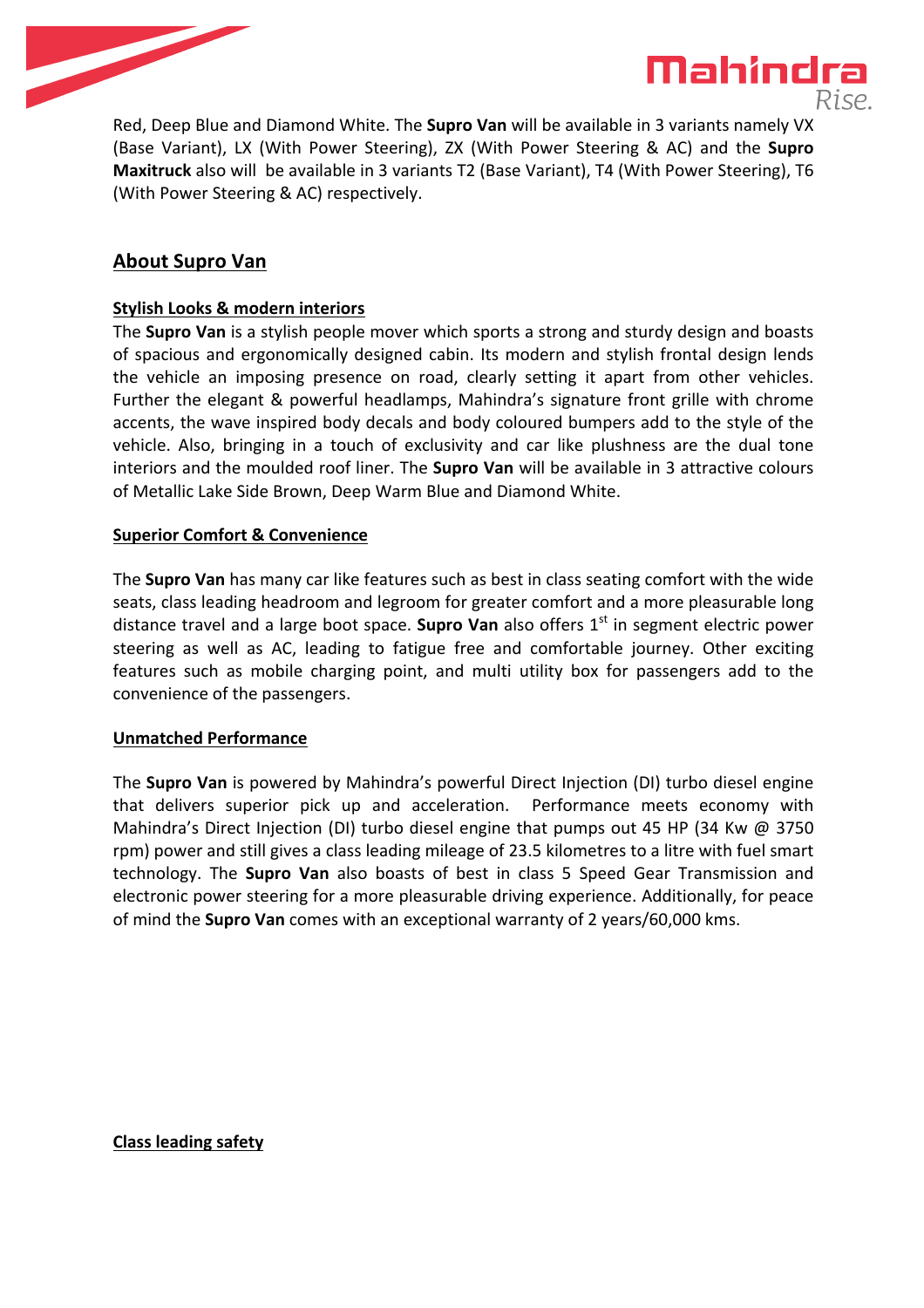



**Supro Van** offers high level of safety with its robust frontal nose design for added safety in case of frontal collision, tough and rugged body to enable it to traverse any terrain with utmost ease, high ground clearance and strong suspension for superior comfort and a longer wheelbase of 2050mm for better stability and superior handling. Further the Dual LSPV brakes provide superior braking performance and the (ELR) seat belt systems provide safety against sudden impact. **Supro Van's** unmatched safety is also due to its child lock which is available on both the sliding doors.

## **About Supro Maxitruck**

## **Powerful Performance**

The **Supro Maxitruck** is powered by Mahindra's powerful Direct Injection (DI) turbo diesel engine. Further with its superior power of 45 HP (34 Kw  $\omega$  3750 rpm), best in class mileage of 22.4 km/l and a top speed of approximately 95 Kmph, the Supro Maxitruck will deliver great value to the customer. Further, the **Supro Maxitruck** offers 1000 kg payload and 8.2ft cargo box. Equipped with a bigger R13(33.02 cm) tyres and a 4.7m turning radius the Supro Maxitruck offers ease of driveability and load carrying capacity even on narrow city lanes. All these will help in aspects such as carrying higher load effortlessly, lowering the fuel cost and enabling a faster turn-around time for the customer thereby improving his earnings. Additionally, for peace of mind the **Supro Maxitruck** comes with an exceptional warranty of 2 years/60,000 kms. 

## **Class Leading Comfort & Convenience**

The **Supro Maxitruck** comes equipped with many exciting and industry  $1<sup>st</sup>$  features such as air conditioning and power steering which make it stand apart from the competition. Its spacious and comfortable seats ensure a fatigue free experience to our customers. Features such as mobile charging point and bottle holder further add to the convenience of the customers.

## **Stylish Design & car like interiors**

**Supro Maxitruck** comes with an aggressive looking frontal design with signature Mahindra grille giving the vehicle a distinctive presence on the road. Stylish wrap around headlamps, body coloured bumpers and door handles and attractive decals further accentuate the overall styling of **Supro Maxitruck**. The vehicle comes with dual tone fabric seats and door trims and will be available in 3 colours - Metallic Red, Deep Warm Blue and Diamond White

## **Robust Safety**

**Supro Maxitruck** comes with strong front nose design and ELR seat belts that keeps the occupants safe in case of a frontal collision. The vehicle is fitted with Dual LSPV braking